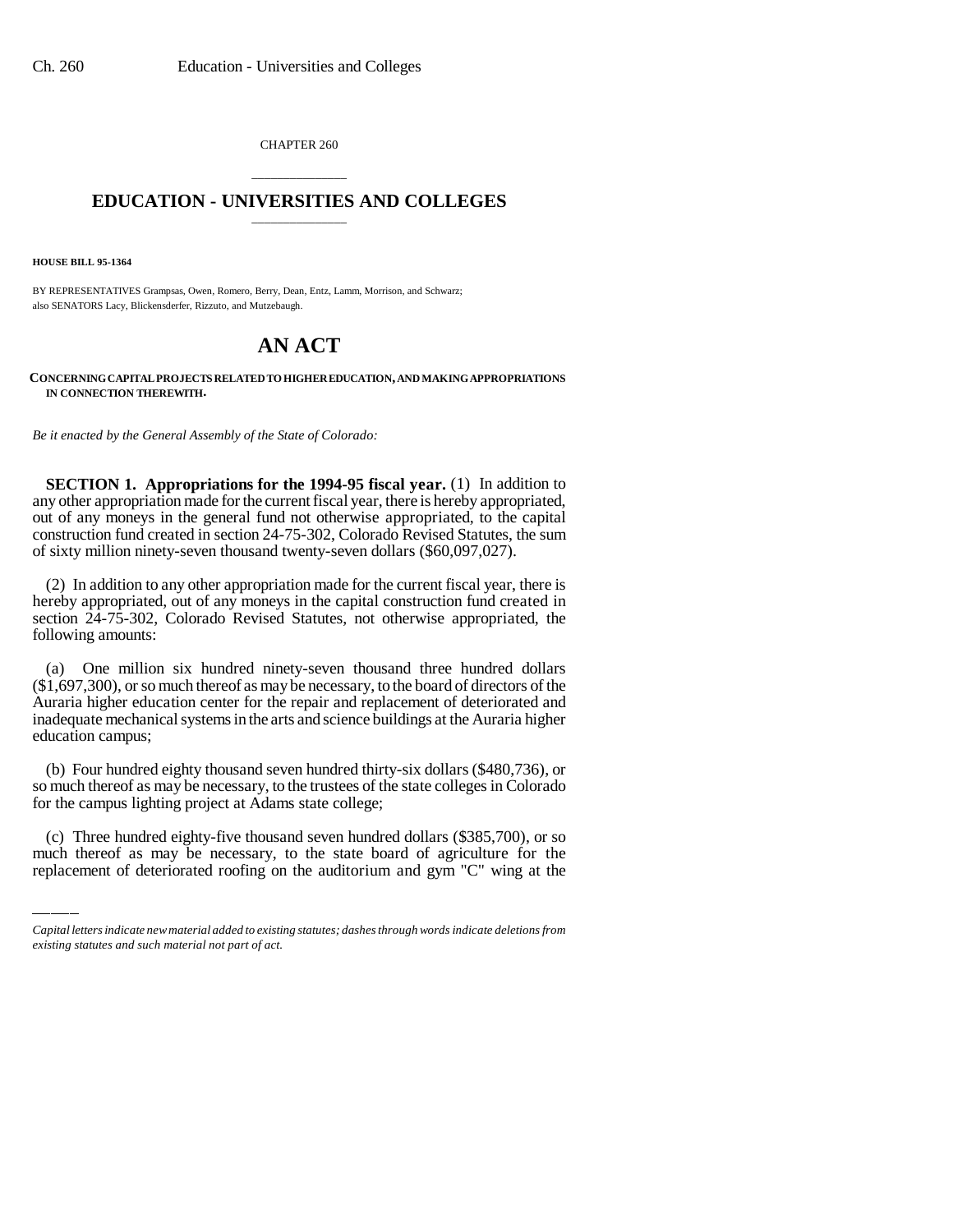Colorado state university;

(d) Four hundred eighty thousand dollars (\$480,000), or so much thereof as may be necessary, to the state board of agriculture for the replacement of the heating system in the industrial science building at the Colorado state university;

(e) Seven hundred seventy-three thousand three hundred eighty-eight dollars (\$773,388), or so much thereof as may be necessary, to the board of regents of the university of Colorado for the replacement of the roof on the events center at the university of Colorado at Boulder;

(f) One hundred one thousand nine hundred sixty-four dollars (\$101,964), or so much thereof as may be necessary, to the trustees of the state colleges in Colorado for repair and replacement of the roof on the Leon memorial building at Adams state college;

(g) Three hundred sixteen thousand five hundred twenty dollars (\$316,520), or so much thereof as may be necessary, to the state board of agriculture for the replacement of the deteriorated electrical system serving Spruce hall, the veterinary science annex, and the College Avenue gym at the Colorado state university;

(h) One million two hundred seventy-four thousand eight hundred twenty-four dollars (\$1,274,824), or so much thereof as may be necessary, to the board of regents of the university of Colorado for the replacement of the central power plant chiller water generation system at the university of Colorado health sciences center;

(i) One hundred eighty-five thousand one hundred eighty-one dollars (\$185,181), or so much thereof as may be necessary, to the state board of agriculture for the replacement of the main electrical distribution equipment in the student services building at the Colorado state university;

One million three hundred eighteen thousand nine hundred dollars  $(\$1,318,900)$ , or so much thereof as may be necessary, to the state board for community colleges and occupational education for the replacement of the existing solar system at Front Range community college with a conventional boiler, chillers, and piping system;

(k) Five hundred fifty thousand dollars (\$550,000), or so much thereof as may be necessary, to the board of regents of the university of Colorado for the replacement of the deteriorated cooling tower and chiller water pumping system at the university of Colorado at Boulder;

(l) Seven hundred thirty-one thousand nine hundred dollars (\$731,900), or so much thereof as may be necessary, to the state board of agriculture for the repair and replacement of deteriorated items, including plaster walls and ceilings, doors and windows, the transformer vault, and restrooms and locker rooms, in Ammons hall at the Colorado state university;

(m) One hundred five thousand seven hundred sixty-eight dollars (\$105,768), or so much thereof as may be necessary, to the state historical society for the improvement of security and fire protection systems at five historical society facilities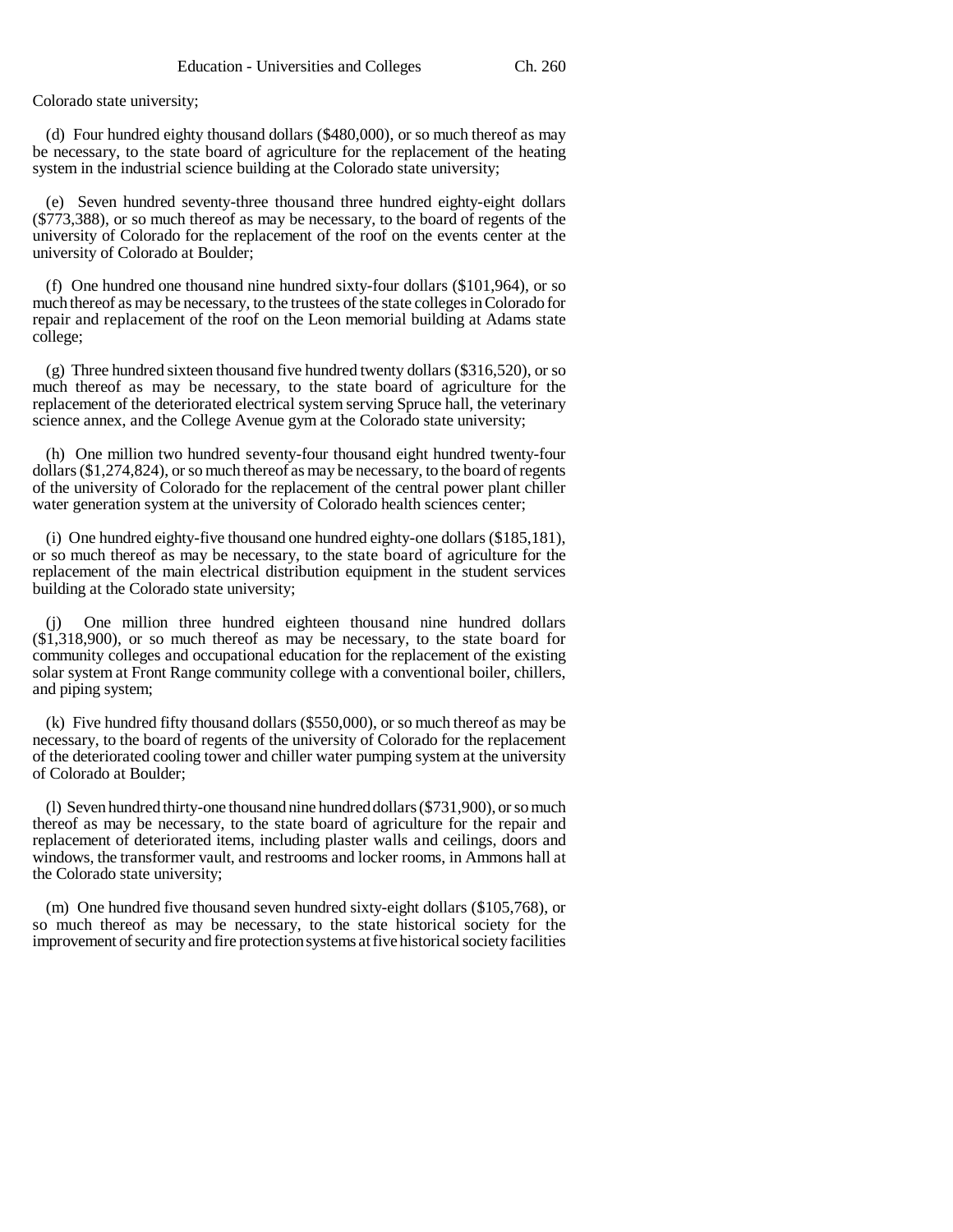located in the state of Colorado;

(n) Two hundred eight thousand six hundred thirteen dollars (\$208,613), or so much thereof as may be necessary, to the state board of agriculture for the replacement of deteriorated mechanical systems in the chemistry building, the anatomy and zoology building, and the Guggenheim building at the Colorado state university;

(o) Twenty-one thousand nine hundred eighty dollars (\$21,980), or so much thereof as may be necessary, to the state board for community colleges and occupational education for the repair and replacement of the plumbing waste system serving the chemistry and biology laboratories at Pikes Peak community college;

(p) Six hundred twenty-nine thousand dollars (\$629,000), or so much thereof as may be necessary, to the board of trustees for the university of northern Colorado for the repair and replacement of the Michener library plaza deck at the university of northern Colorado;

(q) One hundred sixty-three thousand three hundred twenty-nine dollars (\$163,329), or so much thereof as may be necessary, to the state board of agriculture for the repair and overlay of campus roads on the west and northeast portions of the university of southern Colorado;

(r) Two hundred nine thousand three hundred twenty dollars (\$209,320), or so much thereof as may be necessary, to the trustees of the state colleges in Colorado for the repair and replacement of the domestic water system at Western state college;

(s) Three hundred ninety-six thousand three hundred sixty-seven dollars (\$396,367), or so much thereof as may be necessary, to the board of regents of the university of Colorado for the repair and replacement of the stormwater main and lateral drainage systems along Eighteenth Street and Colorado Avenue at the university of Colorado at Boulder;

(t) One hundred fifty-four thousand five hundred dollars (\$154,500), or so much thereof as may be necessary, to the state board for community colleges and occupational education for the replacement of the HVAC system at the environmental training center and the installation of a natural gas line at Red Rocks community college;

(u) Two million two hundred fifteen thousand dollars (\$2,215,000), or so much thereof as may be necessary, to the state board for community colleges and occupational education for additions and renovations to building A at the Larimer campus of the Front Range community college;

Seven hundred eighty-eight thousand six hundred ninety-nine dollars (\$788,699), or so much thereof as may be necessary, to the state board for community colleges and occupational education for the renovation and modification of existing space at and the acquisition of technological equipment for the Morgan community college;

(w) Two million six hundred thousand dollars (\$2,600,000), or so much thereof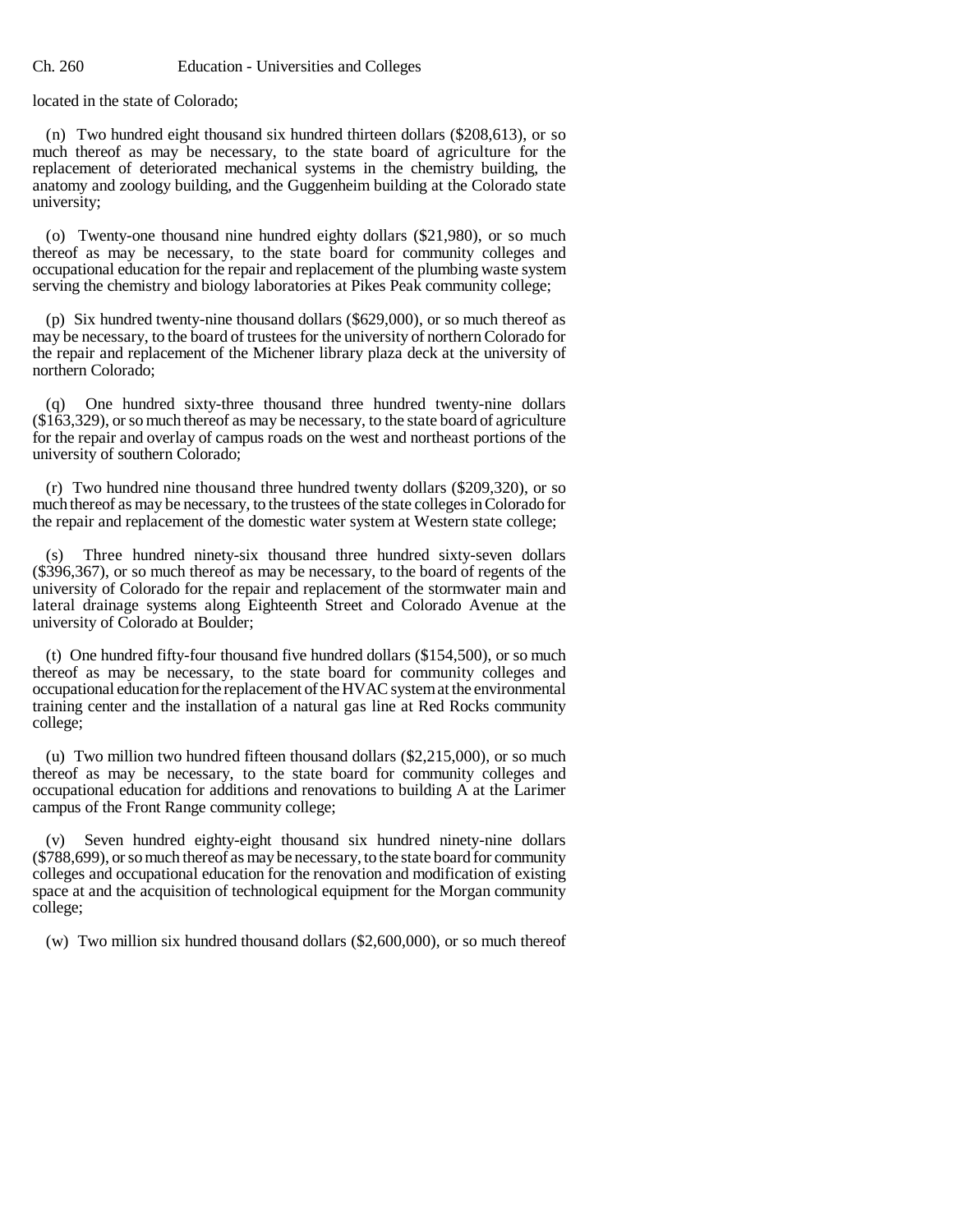as may be necessary, to the state board for community colleges and occupational education for the north education center expansion project at Pikes Peak community college;

(x) Two hundred seventy-three thousand dollars (\$273,000), or so much thereof as may be necessary, to the state board for community colleges and occupational education for the installation and construction of a campus-wide fire alert and security system at Trinidad state junior college;

(y) Seven million five hundred sixty-eight thousand eight hundred nine dollars (\$7,568,809), or so much thereof as may be necessary, to the board of regents of the university of Colorado for the construction of a new classroom and office building at the university of Colorado at Colorado Springs;

(z) Two million six hundred thousand dollars (\$2,600,000), or so much thereof as may be necessary, to the board of regents of the university of Colorado for the construction of new space for the consolidation of the cancer and urology programs at the university of Colorado health sciences center;

(aa) One million five hundred thousand dollars (\$1,500,000), or so much thereof as may be necessary, to the trustees of the state colleges in Colorado for the construction and implementation of the system-wide telecommunications project;

(bb) Two million three hundred seventy-nine thousand dollars (\$2,379,000), or so much thereof as may be necessary, to the board of trustees for the university of northern Colorado for the construction of the Frasier hall music library addition and the remodeling of existing space at the university of northern Colorado;

(cc) One million six hundred five thousand seven hundred fifteen dollars (\$1,605,715), or so much thereof as may be necessary, to the trustees of the state colleges in Colorado for the replacement of the boiler plant and steam distribution system at Western state college;

(dd) Nine hundred fifty thousand dollars (\$950,000), or so much thereof as may be necessary, to the state board for community colleges and occupational education for expansion of the humanities center at Otero junior college; and

(ee) Four million dollars (\$4,000,000), or so much thereof as may be necessary, to the board of trustees of the Colorado school of mines for the removal of the hazardous waste pile at the Colorado school of mines research institute.

(3) In addition to any other appropriation made for the current fiscal year, there is hereby appropriated to the board of regents of the university of Colorado the sum of three million three hundred thousand dollars (\$3,300,000), or so much thereof as may be necessary, for the acquisition and installation of instructional equipment for the engineering integrated teaching and learning laboratories at the university of Colorado at Boulder. Of said sum, one million five hundred thousand dollars (\$1,500,000) shall be out of any moneys in the capital construction fund created in section 24-75-302, Colorado Revised Statutes, not otherwise appropriated, and one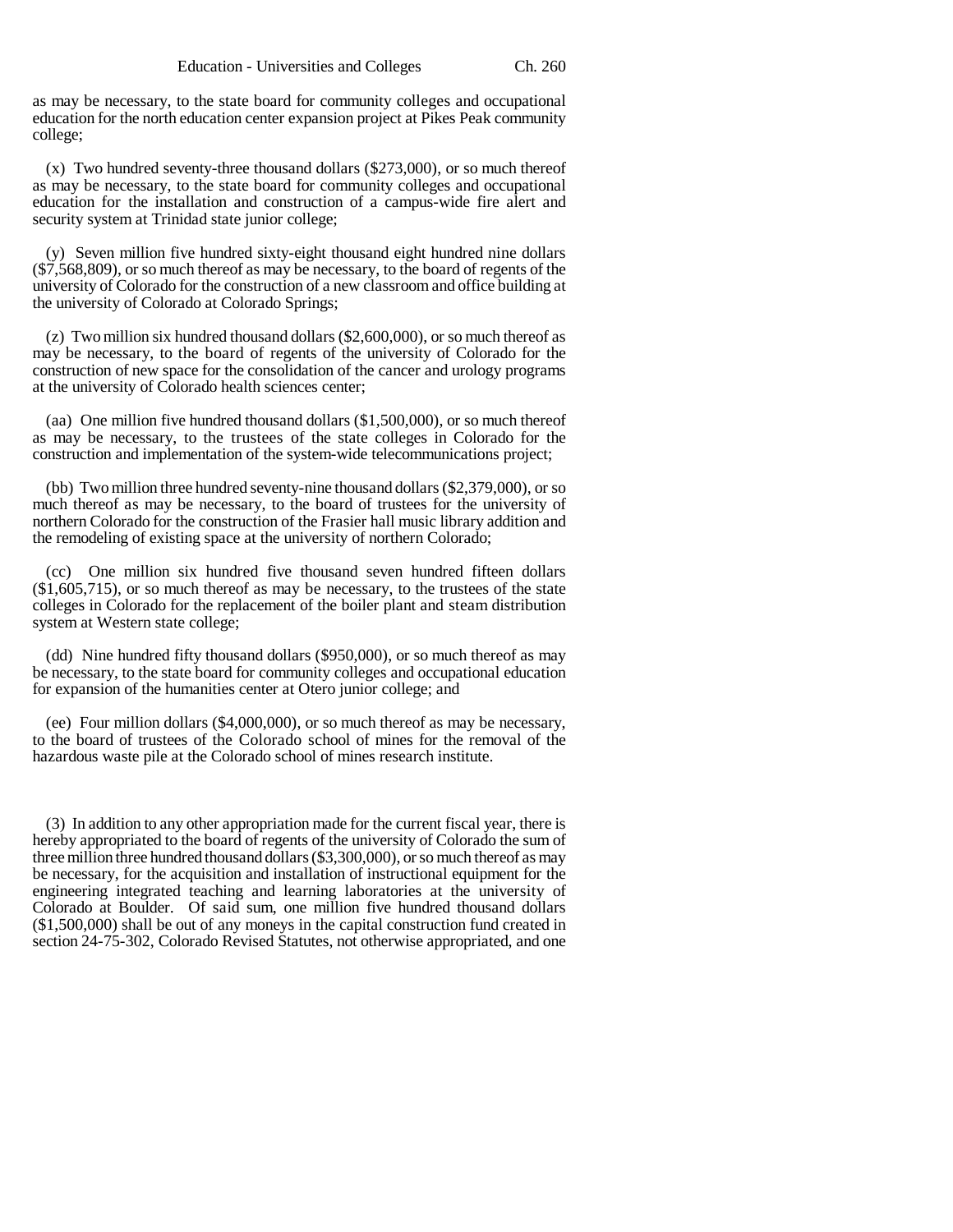million eight hundred thousand dollars (\$1,800,000) shall be from cash funds consisting of gifts, grants, and donations.

(4) In addition to any other appropriation made for the current fiscal year, there is hereby appropriated to the state board of agriculture the sum of three million five hundred thousand dollars (\$3,500,000), or so much thereof as may be necessary, for construction of the Morgan library addition at the Colorado state university. Of said sum, two million seven hundred thirty-three thousand six hundred twenty-seven dollars (\$2,733,627) shall be out of any moneys in the capital construction fund created in section 24-75-302, Colorado Revised Statutes, not otherwise appropriated, and seven hundred sixty-six thousand three hundred seventy-three dollars (\$766,373) shall be from cash funds consisting of gifts, grants, and donations.

(5) In addition to any other appropriation made for the current fiscal year, there is hereby appropriated to the state board of agriculture the sum of two million four hundred fifty-one thousand eight hundred dollars (\$2,451,800), or so much thereof as may be necessary, for relocation of the college of business to and construction of the Rockwell hall addition at the Colorado state university. Of said sum, one million five hundred thousand dollars (\$1,500,000) shall be out of any moneys in the capital construction fund created in section 24-75-302, Colorado Revised Statutes, not otherwise appropriated, and nine hundred fifty-one thousand eight hundred dollars (\$951,800) shall be from cash funds consisting of gifts, grants, and donations.

(6) In addition to any other appropriation made for the current fiscal year, there is hereby appropriated to the state board of agriculture the sum of three million seven hundred fifty-three thousand three hundred thirty-nine dollars (\$3,753,339), or so much thereof as may be necessary, for the construction of the school of business building at the university of southern Colorado. Of said sum, three million two hundred twenty-one thousand one hundred twenty-nine dollars (\$3,221,129) shall be from the capital construction fund created in section 24-75-302, Colorado Revised Statutes, not otherwise appropriated, and five hundred thirty-two thousand two hundred ten dollars  $(\$532,210)$  shall be from cash funds consisting of gifts, grants, and donations.

(7) In addition to any other appropriation made for the current fiscal year, there is hereby appropriated to the state board for community colleges and occupational education the sum of seventeen million one hundred ninety-four thousand three hundred thirty-nine dollars (\$17,194,339), or so much thereof as may be necessary, for the construction and implementation of telecommunications and technology infrastructure, including training and production facilities, for the entire community college and occupational education system. Of said sum, eight million seven hundred seventy-six thousand seven hundred fifty-eight dollars (\$8,776,758) shall be out of any moneys in the capital construction fund created in section 24-75-302, Colorado Revised Statutes, not otherwise appropriated, and eight million four hundred seventeen thousand five hundred eighty-one dollars (\$8,417,581) shall be from cash funds consisting of gifts, grants, and donations.

(8) In addition to any other appropriation made for the current fiscal year, there is hereby appropriated to the trustees of the state colleges in Colorado the sum of four million seven hundred thousand dollars (\$4,700,000), or so much thereof as may be necessary, for construction of phase II of the unified technical education center of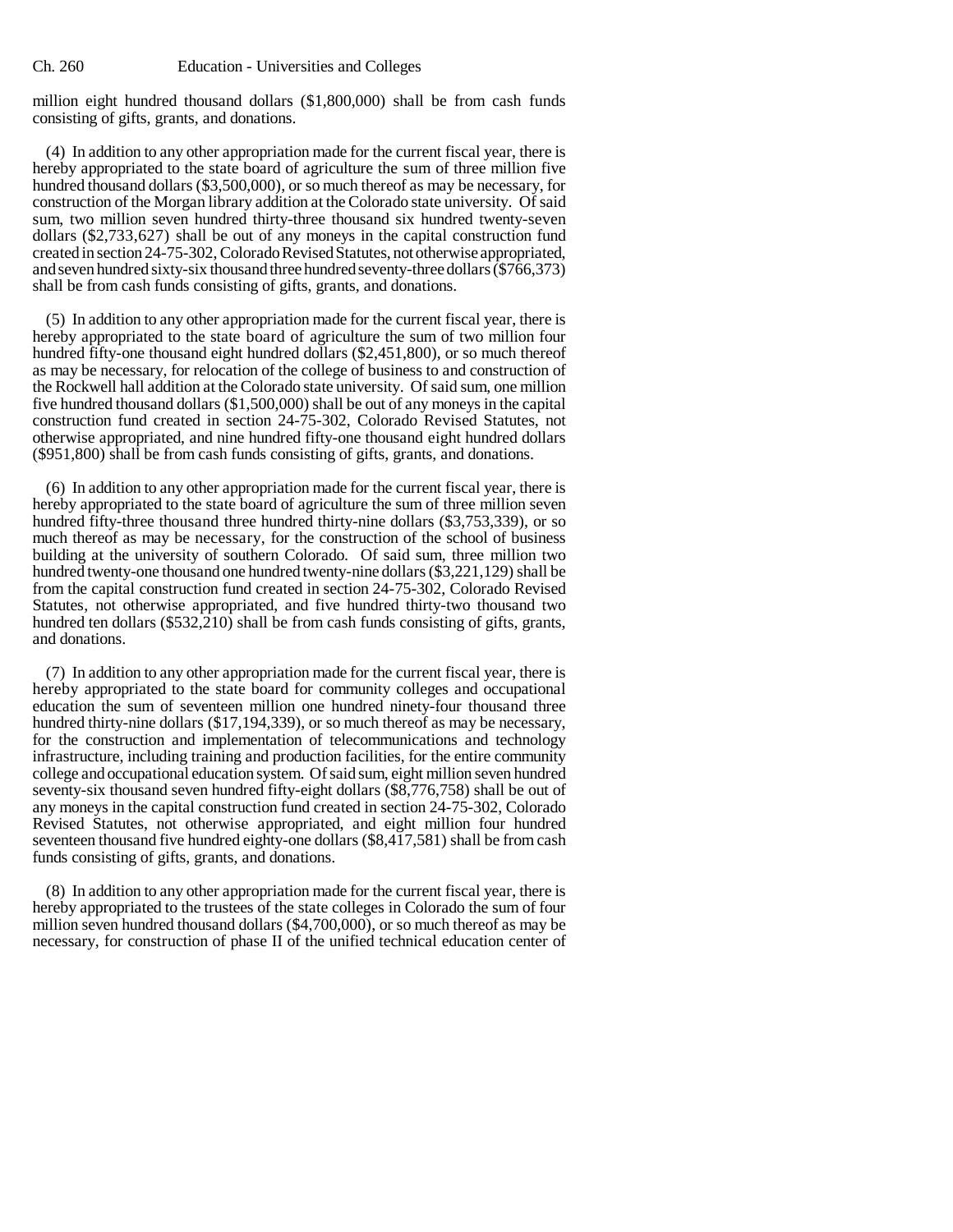Mesa state college. Of said sum, two million three hundred fifty thousand dollars (\$2,350,000) shall be from the capital construction fund created in section 24-75-302, Colorado Revised Statutes, not otherwise appropriated, and one million two hundred thousand dollars (\$1,200,000) shall be raised from local sources, including cash funds consisting of gifts, grants, or donations before state funds can be encumbered. Effective July 1, 1995, no further state general fund or state cash fund appropriation shall be requested or authorized for this project; except that further appropriations of cash funds consisting of gifts, grants, or donations for this project may be requested or authorized.

(9) In addition to any other appropriation made for the current fiscal year, there is hereby appropriated to the department of public health and environment the sum of four million two hundred thousand dollars (\$4,200,000), or so much thereof as may be necessary, for the renovation of building 1307 at the former Lowry Air Force Base and relocation of the department of health laboratory from the university of Colorado health sciences center to said building 1307. Of said sum, three million three hundred fifty thousand dollars (\$3,350,000) shall be from the capital construction fund created in section 24-75-302, Colorado Revised Statutes, not otherwise appropriated, and eight hundred fifty thousand dollars (\$850,000) shall be from cash funds consisting of gifts, grants, and donations.

(10) (a) The appropriations made in this section shall become available upon passage of this act and, if any appropriated project is initiated within the fiscal year, the appropriation for the project shall remain available until completion of the project or for a period of three years, whichever comes first, at which time unexpended and unencumbered balances shall revert to the funds from which they were appropriated.

(b) Except as otherwise specifically noted, appropriations from state funds shall be reduced by the amount of any funds received from federal, local, private, or other state sources and not appropriated in this act or the general appropriation act for the fiscal year commencing July 1, 1994.

**SECTION 2.** 23-1-123, Colorado Revised Statutes, 1988 Repl. Vol., as amended, is amended BY THE ADDITION OF THE FOLLOWING NEW SUBSECTIONS to read:

**23-1-123. Commission directive - fee policies.** (8) (a) EFFECTIVE JULY 1, 1995, EACH STATE-SUPPORTED INSTITUTION OF HIGHER EDUCATION, INCLUDING THE AURARIA HIGHER EDUCATION CENTER, SHALL SEPARATELY ITEMIZE IN ITS STUDENT BILLING STATEMENTS EACH FEE CHARGED TO THE STUDENTS BY THE GOVERNING BOARD FOR THE INSTITUTION, THE INSTITUTION, AND ANY AUXILIARY FACILITY ASSOCIATED WITH THE INSTITUTION. IN ADDITION, THE BILLING STATEMENT AND THE CATALOGUE OR SCHEDULE OF COURSES FOR THE INSTITUTION SHALL INCLUDE A DESCRIPTION OF EACH FEE SPECIFYING THE PURPOSES FOR WHICH THE INSTITUTION USES REVENUES FROM THE FEE AND WHETHER THE COSTS OF COLLECTING THE FEE ARE REIMBURSED TO THE INSTITUTION FROM THE REVENUE COLLECTED.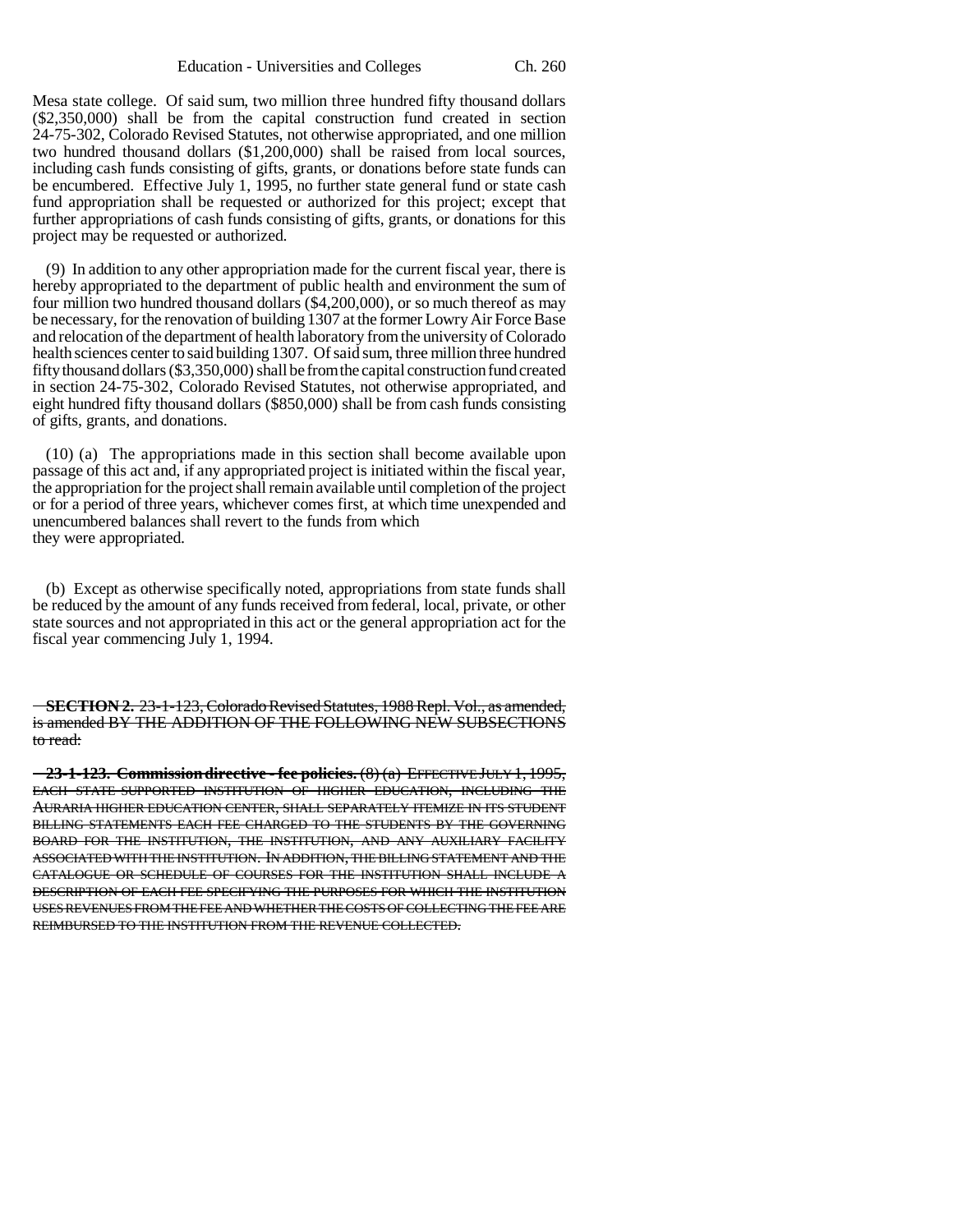(b) EFFECTIVE JULY 1, 1995, EACH BILLING STATEMENT ISSUED BY A STATE-SUPPORTED INSTITUTION OF HIGHER EDUCATION, INCLUDING THE AURARIA HIGHER EDUCATION CENTER, SHALL CONSPICUOUSLY IDENTIFY ANY OPTIONAL FEES OR CHARGES THAT ARE AUTOMATICALLY ASSESSED UNLESS THE STUDENT CHOOSES NOT TO PAY THE FEE THROUGH A NEGATIVE CHECKOFF. A FORM THAT STUDENTS MAY USE TO CHOOSE NOT TO PAY OPTIONAL FEES SHALL ACCOMPANY THE BILLING STATEMENT.

(c) ANY OPTIONAL FEES OR CHARGES COLLECTED ON OR AFTER JULY 1, 1995, THAT ARE AUTOMATICALLY ASSESSED UNLESS THE STUDENT CHOOSES NOT TO PAY THE FEE THROUGH A NEGATIVE CHECKOFF SHALL BE REFUNDED BY THE INSTITUTION, UPON REQUEST, TO ANY STUDENT WHO PAID SUCH FEE. THE REFUND IS AVAILABLE ONLY DURING THE SEMESTER IN WHICH THE STUDENT PAID THE FEE.

(9) FOR FISCAL YEAR 1996-97, IN DETERMINING APPROPRIATIONS FOR CAPITAL DEVELOPMENT PROJECTS, THE CAPITAL DEVELOPMENT COMMITTEE SHALL CONSIDER ANY INSTITUTION'S FAILURE TO IMPLEMENT THE FEE POLICIES REQUIRED IN THIS SECTION. FOR FISCAL YEAR 1997-98 AND FISCAL YEARS THEREAFTER, THE COMMISSION SHALL ADOPT POLICIES TO ENSURE THAT EACH INSTITUTION ADOPTS THE FEE POLICIES REQUIRED IN THIS SECTION.

**SECTION 3.** 23-5-122, Colorado Revised Statutes, 1988 Repl. Vol., as amended, is amended BY THE ADDITION OF THE FOLLOWING NEW SUBSECTIONS to read:

(Governor lined through this section. See the editor's note and the Governor's letter following this act.)

**23-5-122. Intrainstitutional and intrasystem transfers - course scheduling.** (2) EFFECTIVE JULY 1, 1995, EACH STATE- SUPPORTED INSTITUTION OF HIGHER EDUCATION SHALL:

(a) SCHEDULE ITS CLASSES IN SUCH A MANNER THAT ITS STUDENTS CAN ACHIEVE AN ASSOCIATE DEGREE IN FOUR SEMESTERS OR A BACCALAUREATE DEGREE IN EIGHT SEMESTERS; EXCEPT THAT THE COLORADO SCHOOL OF MINES SHALL SCHEDULE ITS CLASSES SO THAT ITS STUDENTS CAN ACHIEVE A BACCALAUREATE DEGREE IN NINE SEMESTERS;

(b) INCREASE THE CAPACITY OF ITS CORE CURRICULUM COURSES BY INCREASING THE FREQUENCY WITH WHICH THE COURSES ARE OFFERED. EACH INSTITUTION SHALL ENSURE THAT ANY STUDENT WHO IS UNABLE TO TAKE A CORE CURRICULUM COURSE DURING A PARTICULAR SEMESTER BECAUSE THE COURSE CAPACITY IS FULL SHALL HAVE PRIORITY IN TAKING THE COURSE DURING THE NEXT SEMESTER IN WHICH THE COURSE IS OFFERED.

(c) INCREASE THE CAPACITY OF ITS REQUIRED AND PREREQUISITE COURSES BY INCREASING THE FREQUENCY WITH WHICH THE COURSES ARE OFFERED TO ENSURE THAT THE INSTITUTION MEETS AT LEAST NINETY-FIVE PERCENT OF THE STUDENT DEMAND FOR THE COURSE IN EVERY SEMESTER IN WHICH THE COURSE IS OFFERED.

(3) FOR PURPOSES OF THIS SECTION, THE BOULDER CAMPUS, THE DENVER CAMPUS,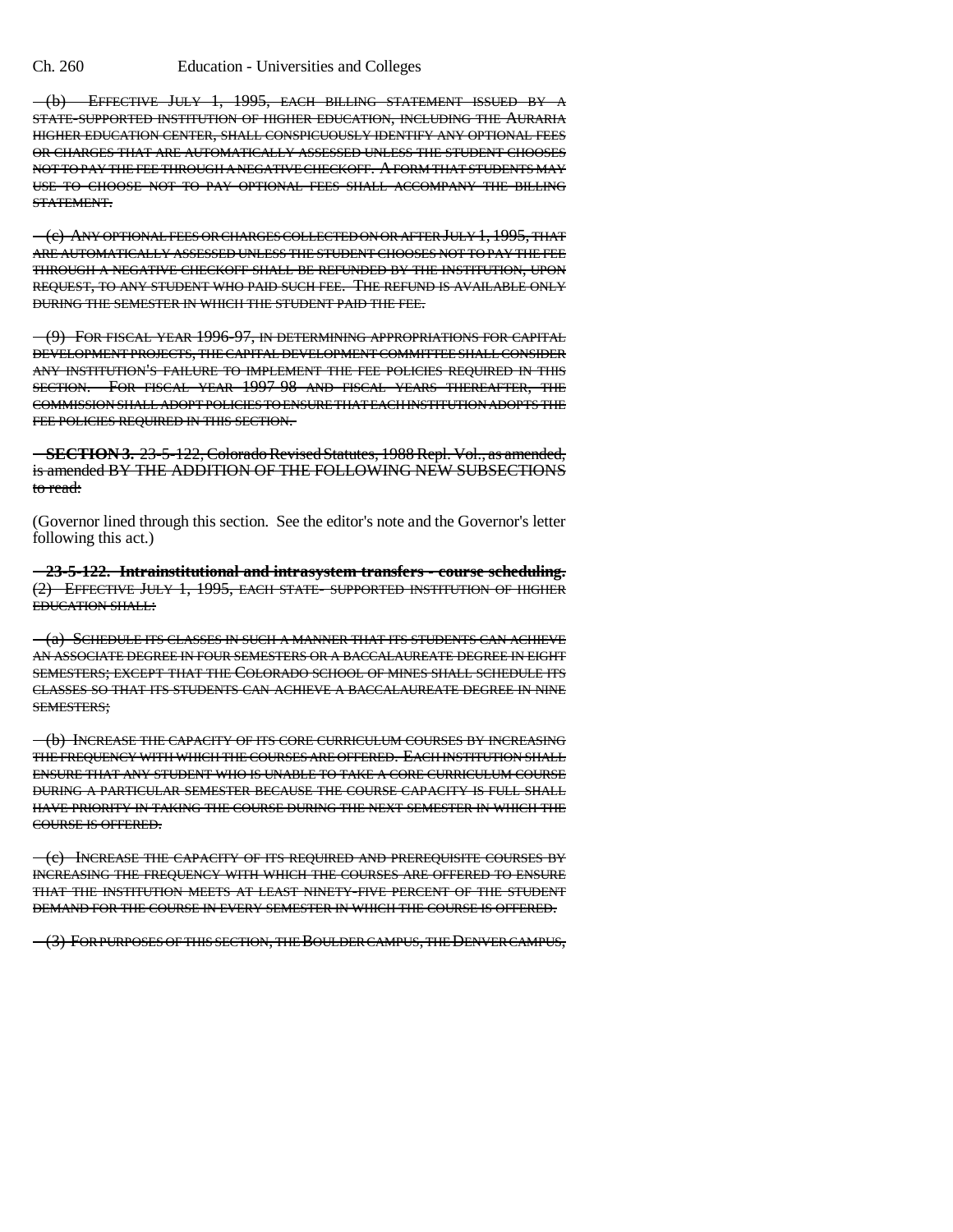AND THE COLORADO SPRINGS CAMPUS OF THE UNIVERSITY OF COLORADO ARE EACH A SEPARATE INSTITUTION UNDER THE CONTROL OF THE UNIVERSITY OF COLORADO BOARD OF REGENTS, AND THE UNIVERSITY OF COLORADO HEALTH SCIENCES CENTER IS A SEPARATE INSTITUTION UNDER THE CONTROL OF THE UNIVERSITY OF COLORADO BOARD OF REGENTS.

(4) FOR FISCAL YEAR 1996-97, IN DETERMINING APPROPRIATIONS FOR CAPITAL DEVELOPMENT PROJECTS, THE CAPITAL DEVELOPMENT COMMITTEE SHALL CONSIDER EACH INSTITUTION'S PROGRESS IN MEETING THE REQUIREMENTS OF THIS SECTION. FOR FISCAL YEAR 1997-98 AND FISCAL YEARS THEREAFTER, THE COLORADO COMMISSION ON HIGHER EDUCATION SHALL ADOPT POLICIES TO ENSURE THAT EACH INSTITUTION MEETS THE REQUIREMENTS OF THIS SECTION.

(Governor lined through this section. See the editor's note and the Governor's letter following this act.)

**SECTION 4. Safety clause.** The general assembly hereby finds, determines, and declares that this act is necessary for the immediate preservation of the public peace, health, and safety.

Approved in part and disapproved in part: June 5, 1995

**Editor's note:** The following is a reprinting of the Governor's message filed with House Bill 95-1364 when he approved the bill in part and vetoed it in part on June 5, 1995. Markings were made on the bill by the Governor purporting to veto provisions contained in sections 2 and 3 of the bill. For the reasons set forth in the letter to the Governor on page 131 of Volume 1 of the 1989 Session Laws of Colorado, the President of the Senate and the Speaker of the House of Representatives expressed their opinion that similar markings made on the 1989 long bill did not constitute valid vetoes. However, the Colorado Supreme Court has held that such purported vetoes are entitled to a presumption of validity. See Romer v. Colorado General Assembly, 810 P.2d 215 (Colo. 1991). In view of this holding, the purported vetoes are reflected in the version of the bill printed on the preceding pages.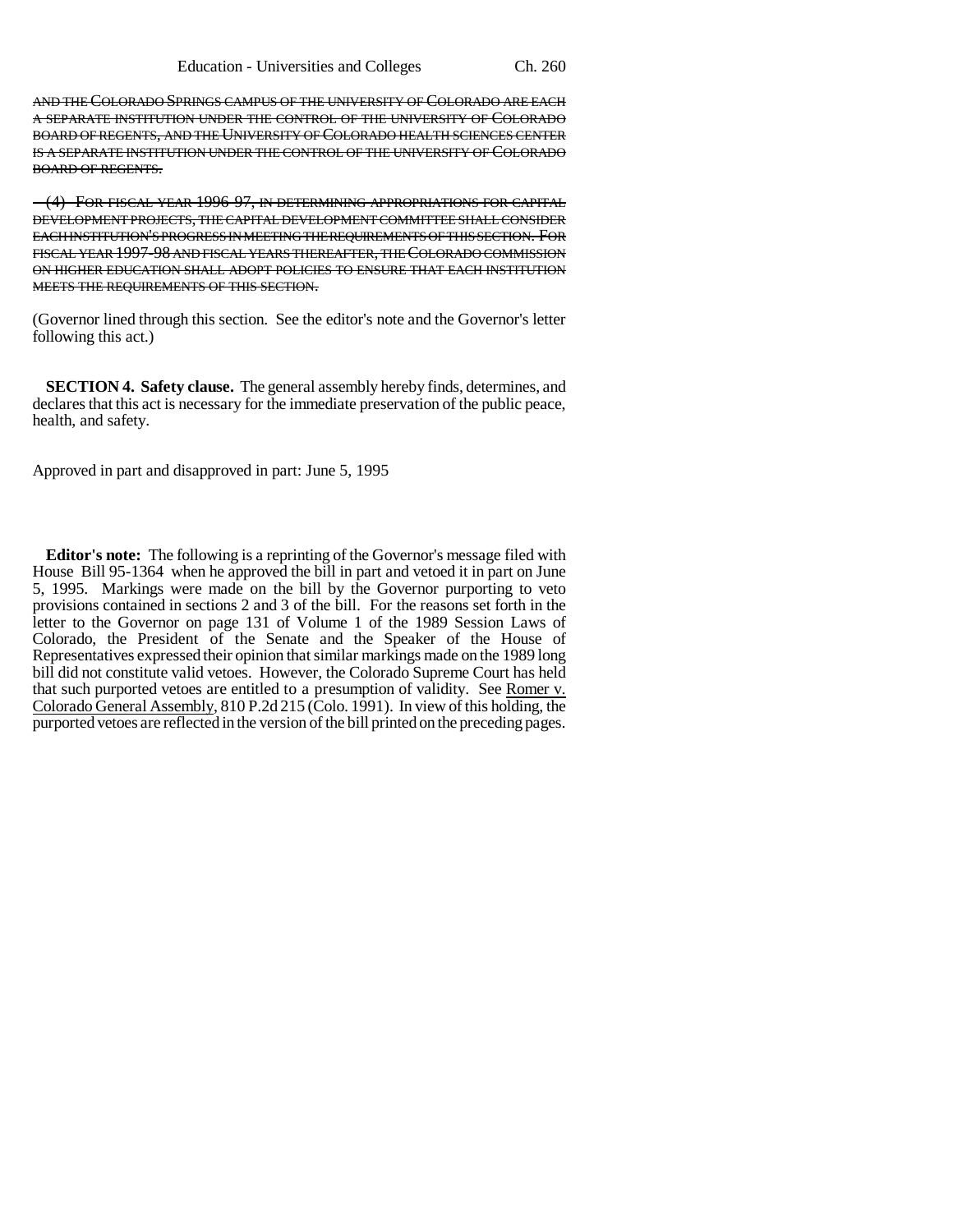June 5, 1995

The Honorable Colorado House of Representatives Sixtieth General Assembly First Regular Session Denver, Colorado 80203

Ladies and Gentlemen:

I am returning to the Secretary of State House Bill 95-1364, "Concerning Capital Projects Related to Higher Education, and Making Appropriations in Connection Therewith," which I have approved in part and disapproved in part today at 2:23 p.m.

While I have approved this bill as a whole, in accordance with Article IV, Sections 11 and 12 of the Colorado State Constitution, I have vetoed a portion of this Act on June 5, 1995 at 2:23 p.m. I have vetoed Sections 2 and 3 of this bill on pages 7 through 9. As this is an appropriations bill, I have exercised my line item veto authority to disapprove these distinct sections of the bill.

Sections 2 and 3 were originally two separate substantive bills that were defeated earlier in the session. On the last day of the session, they were attached to this appropriations bill. Section 2 of the bill deals with fees charged to students and adds provisions to assure that students are aware of the fees and their purposes. It also requires that optional fees be noted and the negative check-off requirement on such fees be clearly indicated.

Section 3 of the bill requires each state-supported institution of higher education to schedule classes in a manner that students can achieve an associate degree in four (4) semesters or a baccalaureate degree in eight (8) semester (except for the Colorado School of Mines where it will be nine (9) semesters). The Section also requires that institutions increase the capacity of core curriculum courses as well as the frequency of such offerings, and provide sufficient required and prerequisite courses so that 90% of student demand is met in every semester.

These provisions constitute micro-management of the higher education system and involve major policy decisions regarding higher education operations. These kinds of substantive decisions have no place in an appropriations bill. I also believe they constitute an improper intrusion into the executive's ability to manage higher education, and would be unconstitutional even if I did not veto them.